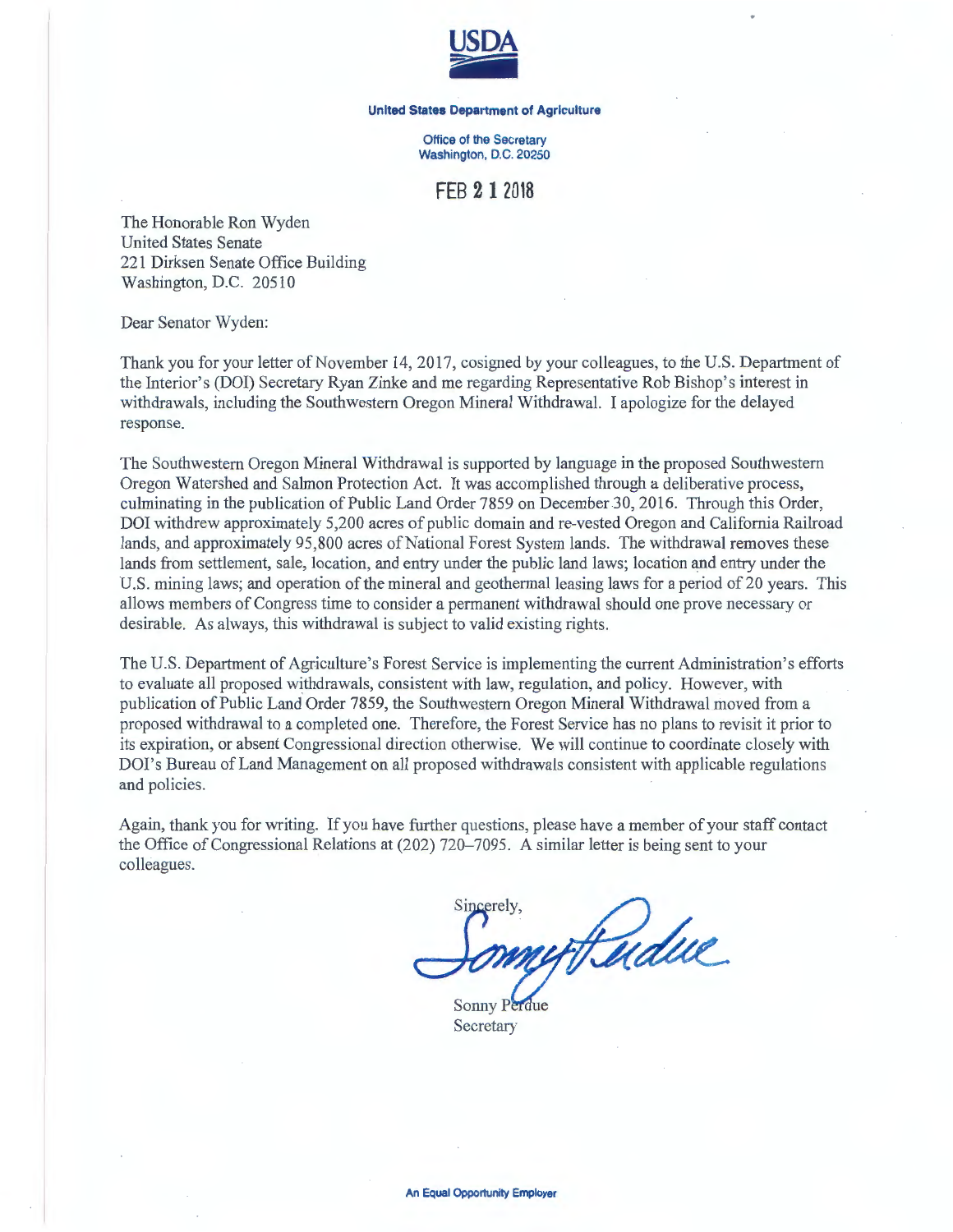

## **United States Department of Agriculture**

Office of the Secretary Washington, D.C. 20250

**FEB 2 1** 2018

The Honorable Jeffrey Merkley United States Senate 313 Hart Senate Office Building Washington, D.C. 20510

Dear Senator Merkley:

Thank you for your letter of November 14, 2017, cosigned by your colleagues, to the U.S. Department of the Interior's (DOI) Secretary Ryan Zinke and me regarding Representative Rob Bishop's interest in withdrawals, including the Southwestern Oregon Mineral Withdrawal. I apologize for the delayed response.

The Southwestern Oregon Mineral Withdrawal is supported by language in the proposed Southwestern Oregon Watershed and Salmon Protection Act. It was accomplished through a deliberative process, culminating in the publication of Public Land Order 7859 on December 30, 2016. Through this Order, DOI withdrew approximately 5,200 acres of public domain and re-vested Oregon and California Railroad lands, and approximately 95,800 acres of National Forest System lands. The withdrawal removes these lands from settlement, sale, location, and entry under the public land laws; location and entry under the U.S. mining laws; and operation of the mineral and geothermal leasing laws for a period of 20 years. This allows members of Congress time to consider a permanent withdrawal should one prove necessary or desirable. As always, this withdrawal is subject to valid existing rights.

The U.S. Department of Agriculture's Forest Service is implementing the current Administration's efforts to evaluate all proposed withdrawals, consistent with law, regulation, and policy. However, with publication of Public Land Order 7859, the Southwestern Oregon Mineral Withdrawal moved from a proposed withdrawal to a completed one. Therefore, the Forest Service has no plans to revisit it prior to its expiration, or absent Congressional direction otherwise. We will continue to coordinate closely with DOI's Bureau of Land Management on all proposed withdrawals consistent with applicable regulations and policies.

Again, thank you for writing. If you have further questions, please have a member of your staff contact the Office of Congressional Relations at (202) 720-7095. A similar letter is being sent to your colleagues.

urthudue

Sonny Perdue Secretary